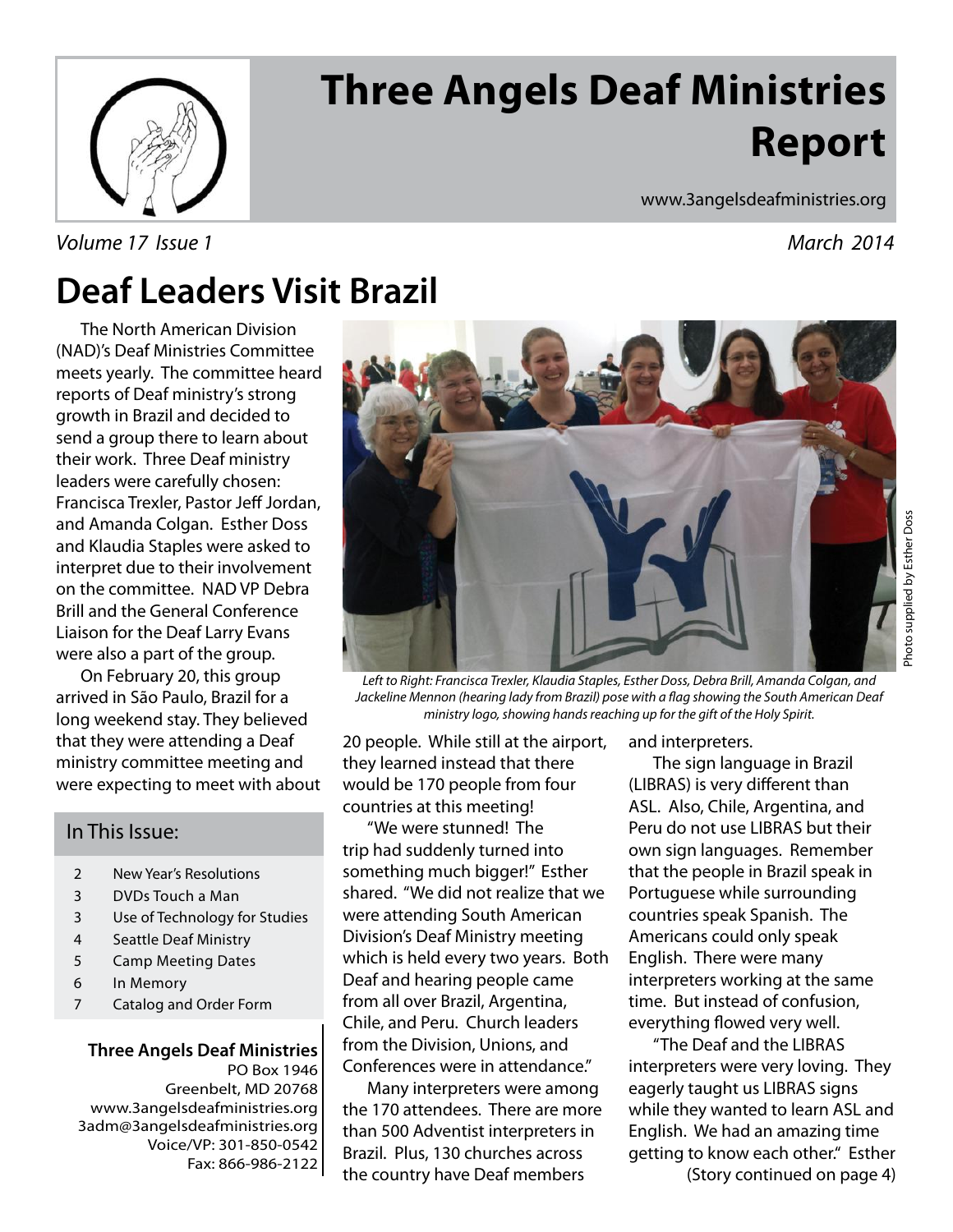### **From the Speaker: A New Year's Resolution and the Power of God**

 The tumultuous year of 2013 is over. Now, have begun the year 2014. What kind of year will we see? Will it be a better year? A great year? No, I don't believe that we will have a great and better year because of what I have read in the Bible. Plus, we have plenty of evidence that the world has been getting worse and worse. More and more people getting out of control and becoming meaner and dangerous.

 The questions we often ask ourselves are: How can I be ready for Jesus? How can I ever be strong and victorious over the power of sin? As we look back over the past year we do not have a good report about ourselves. So as we think about this year, we can feel discouraged.

 But, good news! We can overcome our sinful weaknesses humbly through the infinite power of God. Many times we forget to pray and ask God to come into our lives. We do not only need fellowship with Him but also the full victory over the power of sin in our lives.

 The battle over sin is a lifetime experience. Victory over sin takes time but is sure. Remember that our habits of how we think and act have taken many years to develop. So learning to overcome those habits often takes time. But, the victory is promised to us so long as we keep our focus on Jesus Christ every moment of our lives. Also, we need the right relationship with God. We must love the truth and God's righteousness and hate sin.

 Below is the devotional from In Heavenly Places by Ellen G. White. I believe this will give you much encouragement as we face 2014 and beyond. May God bless you as you read the promising words of hope that will give you energy and enthusiasm so that you can move forward for the Lord in this very real battle. The war will be over soon! Stay faithful to the end!

 "The Son of God came to this world to redeem [save] the fallen race. He has given us evidence of His great power. He will help those who accept Him to build up characters free from all the tendencies that Satan shows. We can resist the enemy and all his forces. We will win the battle and gain the victory if we choose Christ as our leader as we determine [firmly decide] to do right because it is right.

 "Our divine Lord is equal to any emergency. With Him nothing is impossible. He has shown His great love for us by living a life of self-denial and sacrifice and by dying a

death of agony. Come to Christ just as you are. Give yourself wholly on His mercy.

 "Some people have stormy [bad] tempers; but He who calmed the stormy Sea of Galilee will say to the worried heart, "Peace, be still." Christ can control our rebellious nature. Christ can calm our stormy temper when our heart is surrendered to His control.



 "He who gives his soul to Jesus does not need to be discouraged. We have an all-powerful Saviour. Looking to Jesus, the author and finisher of your faith. You can say, "God is our refuge and strength, a very present help in trouble. Therefore will not we fear, though the earth be removed, and though the mountains be carried into the midst of the sea" (Psalm 46:1, 2).

"Let us have more confidence in our Redeemer. Do not turn from the waters of Lebanon to seek refreshment at broken cisterns that can hold no water. Have faith in God. Trustful dependence on Jesus makes victory not only possible but certain [sure]. Many people are pressing on in the wrong way. The future looks discouraging, but we may have full assurance in our Leader; for "I am God." He declares, "and there is none else" (Isaiah 45:22). He is infinite in power, and able to save all who come to Him. There is no other in whom we can safely trust." (In Heavenly Places, page 17, adapted).

> David Trexler Speaker/Director

### **Speaker/Director's Schedule**

March 15, 2014—Jacksonville, FL—DeafNation Expo March 22, 2014—Greensboro, NC—DeafNation Expo April 12, 2014—Dallas, TX—DeafNation Expo May 3, 2014—Pomona, CA—DeafNation Expo May 9-10—Little Rock, AR—Mini-evangelistic Meetings July 1-5, 2014—Atlanta, GA—National Association for the Deaf Convention

\*On Sabbaths when home, David Trexler preaches at the Silver Spring, Maryland SDA Church's annex building.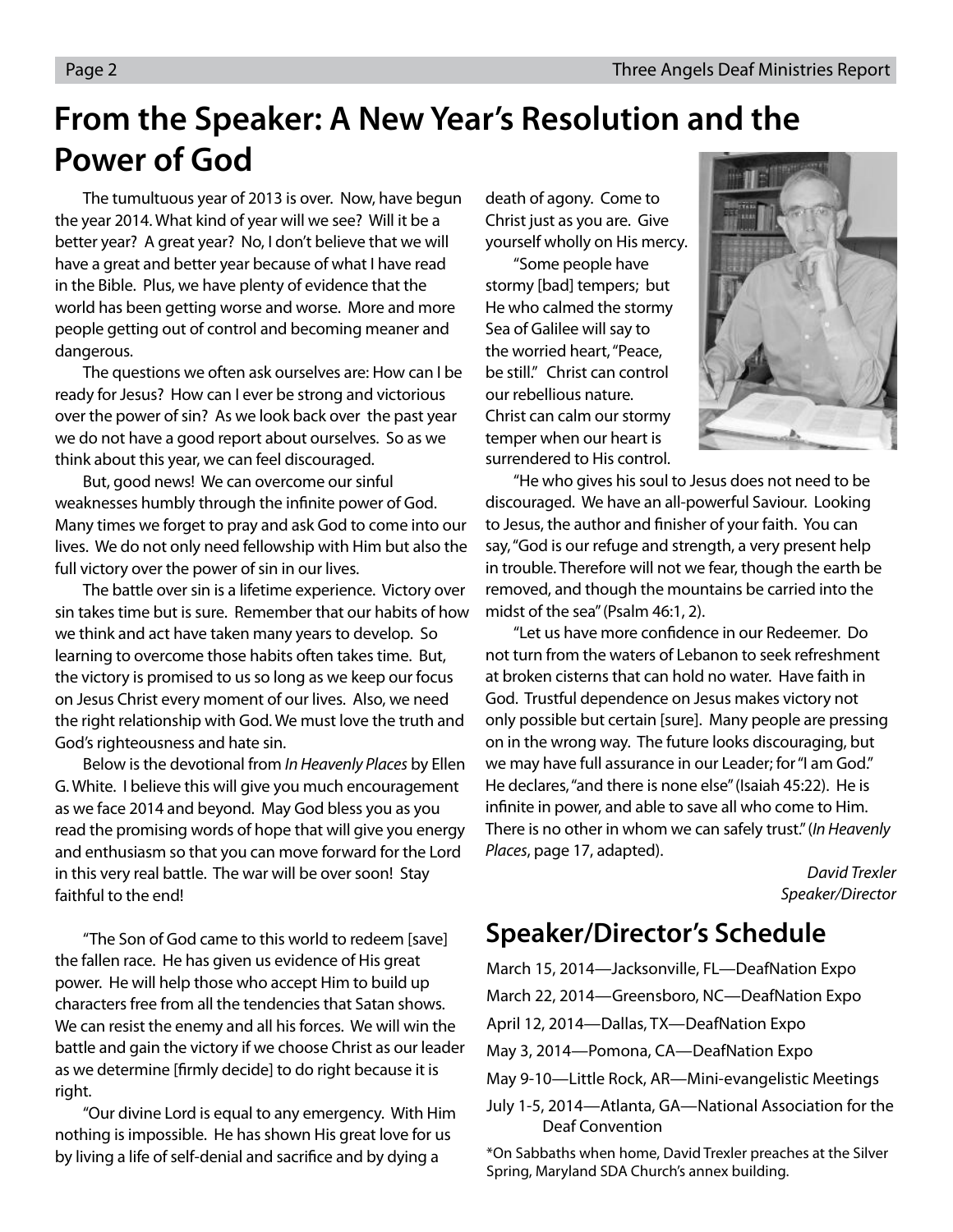### **DVDs Touch Man's Heart**

 A member in Arkansas, a faithful witness to her friends, shared the following story with us:

 I knew Peter\* for many years. In fact, he is a life-long friend. We first met as children at the Arkansas School for the Deaf. He has been battling cancer for many years, so I decided to send him a package of Signs of God's Love DVDs, hoping that he might be blessed by them. I was not sure if he had a good relationship with God based on what he told me years ago. I wanted him saved for God's kingdom.

 A few days ago, his wife called me. She let me know that he had just passed away; he was 78 years old. She was so thankful to me and wanted to be sure to tell me something. Before he died, he was under hospice care in the nursing home. Peter asked her to bring him all six Signs of God's Love DVDs so that he could watch them. He watched them all, along with his wife and four children who were there with him. He received a lot of comfort from the DVDs and told his family, "I hope to be with Jesus soon." As Peter's widow told the experience, she wept. Her own heart was greatly touched by the DVDs and Peter's faith in God. She also said that her childrens' hearts were touched.

 We praise God that He used our DVDs to reach this man. We are always humbled and yet blessed to hear stories like this one. If you have a story you would like to share, please let us know!

\*Not his real name

### -  **DVD Prices**

\$5,00 each

#### **Quantity Orders** for Sharing!

20 or more \$4,00 each 100 or more \$3,00 each (Postage included)

Sians of God's Lov

Six DVDs to choose from: #1 - Salvation and God's Love #2 - What is Death? #3 - God's Law #4 - The Sabbath #5 - Jesus' Second Coming #6 - Heaven and our Choices

 $#7$  is coming soon. The topic will be on health.)

### **Use of Technology for Bible Studies**

Today's technology has allowed unique opportunities in Deaf ministry. Video phones and webcams have opened many doors for fellowship and Bible study. The Z5 Team View Meeting (TVM) is the equivalent to the hearing world's telephone conferencing. Z5 TVM allows up to 12 participants for each meeting.

This technology has been tapped into for Deaf ministry. There are currently two TVM meetings each Friday night. Francisca Trexler hosts one group while Margie English (in Virginia) hosts another group. Participants in these meetings come from all over the United States, seventeen states so far! These meetings focus on Bible topics that enrich the spiritual life of those who are isolated from each other due to distance. While not the same whatsoever as meeting in person, this does allow Deaf people to not only get "in touch" with each other, but allows them to study deeply in God's Word with others of the same language. Those who have participated have been richly blessed.



Francisca Trexler studies with six others from different areas of the United States. All of those involved in the discussion are seen on one screen, each with his/her own box. Francisca needs a large screen to see them easily.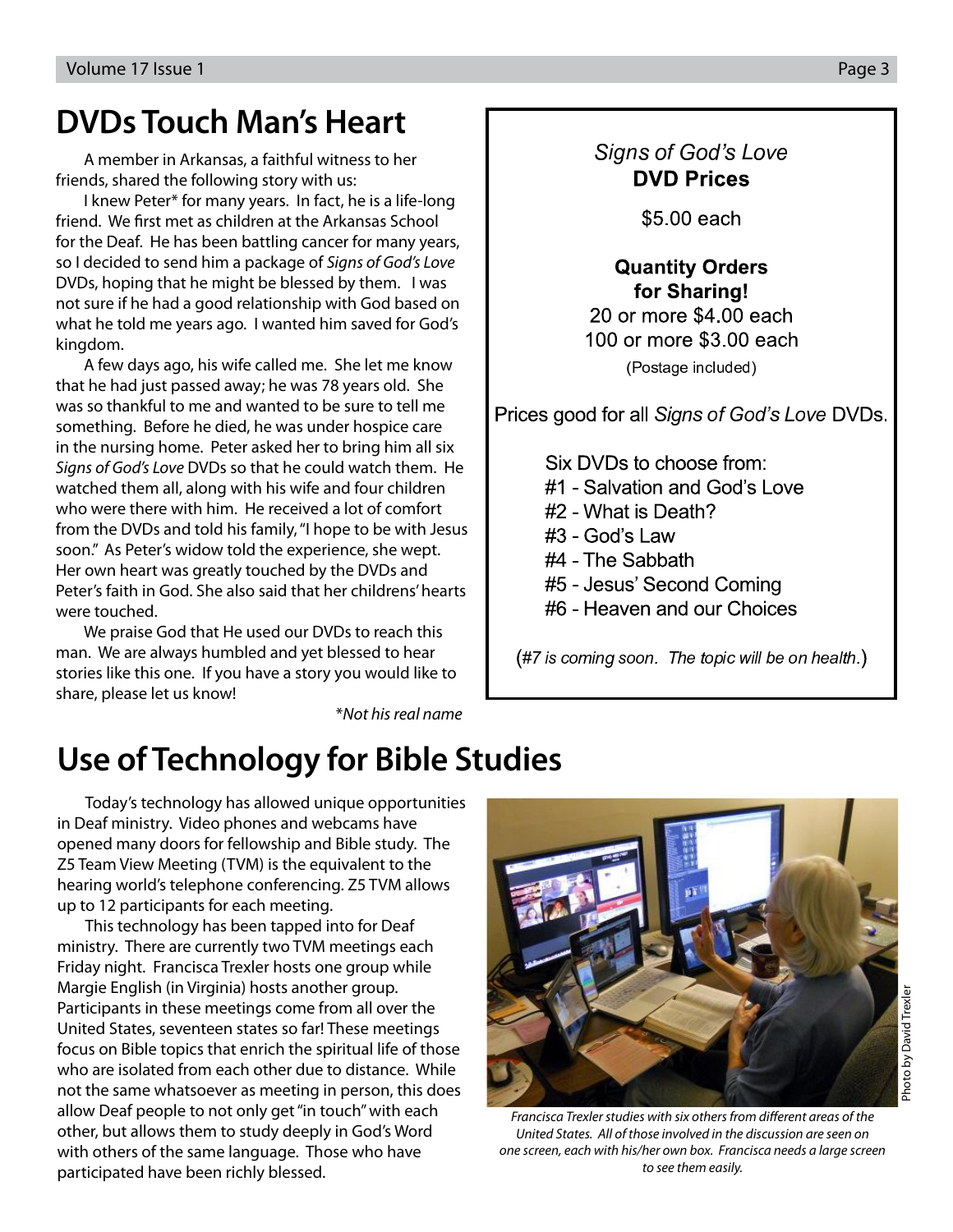### **Deaf Work Reviving in Seattle**

Mike and Judy Johnson visited the Volunteer Park SDA Church in Seattle on October 26, 2013. Judy sent us this picture of the large group that met at church that day; about 14 Deaf people were in attendance. Nancy Brown, a Deaf member, taught the Sabbath school class and Pastor Alfred Griffith was the quest speaker who gave a great sermon. The group also enjoyed a tasty meal and wonderful fellowship after the services.



Years ago, Paul Kelly served in Deaf ministry in

Seattle. A sizeable group met at the Volunteer Park church until Paul left back in 1991. In fact, the large group this past October is the largest group to meet there since Paul left Seattle.

Over the years, the Deaf group in Seattle shriveled up to a couple of members or so and did not even have an Adventist ASL interpreter. Tim remembers a sweet Korean lady in her 60's who knew little English. Though she only

## **Brazil Trip, Continued**

(Story continued from page 1)

remembers. "We learned from them the challenges they face in Deaf ministry. Their stories were familiar for we face the same problems here in the United States. Yet, the Deaf work in Brazil is growing."



Photo supplied by Esther Doss Photo supplied by Esther Doss

Pastor Jeff Jordan, Francisca Trexler, Amanda Colgan, Esther Doss, and Debra Brill take a photo with newlywed Brazilian couple Claudemir and Erika Belotto. Erika is Deaf and Claudemir interprets in church.

knew Korean Sign Language and few ASL signs, she tried her best before falling ill and leaving. Tim Connolly has been working to grow the Seattle group again. He was delighted when Adventist interpreter Nohe Jarnes moved to the area recently. She is now interpreting church services every two weeks. What's happening in Seattle is indeed exciting! May God bless this work that is being done in this large city!

 Esther added, "We were excited to meet Douglas Silva and his wife, both Deaf. In December, Douglas will graduate from an Adventist university with a theology degree and will work as a Deaf pastor. They are a delightful couple."

 The weekend was packed with spiritual meetings, baptisms, reports, business sessions, and training. "We also squeezed in interviews to learn more about their Deaf culture and the Deaf ministry," Esther said.

 The Americans participated in the meetings. Pastor Jeff gave a devotional. Francisca and Esther signed songs while Elder Evans gave the Sabbath's sermon.

 The group has returned home inspired. The NAD's Deaf Ministries Committee will meet this November to discuss new ideas to grow the Deaf work here in North America. 3ADM will be present at this meeting and we look forward to ways that we can work together.

 Our Deaf brothers and sisters in South America send their love and warmest greetings to their Adventist Deaf family here in North America.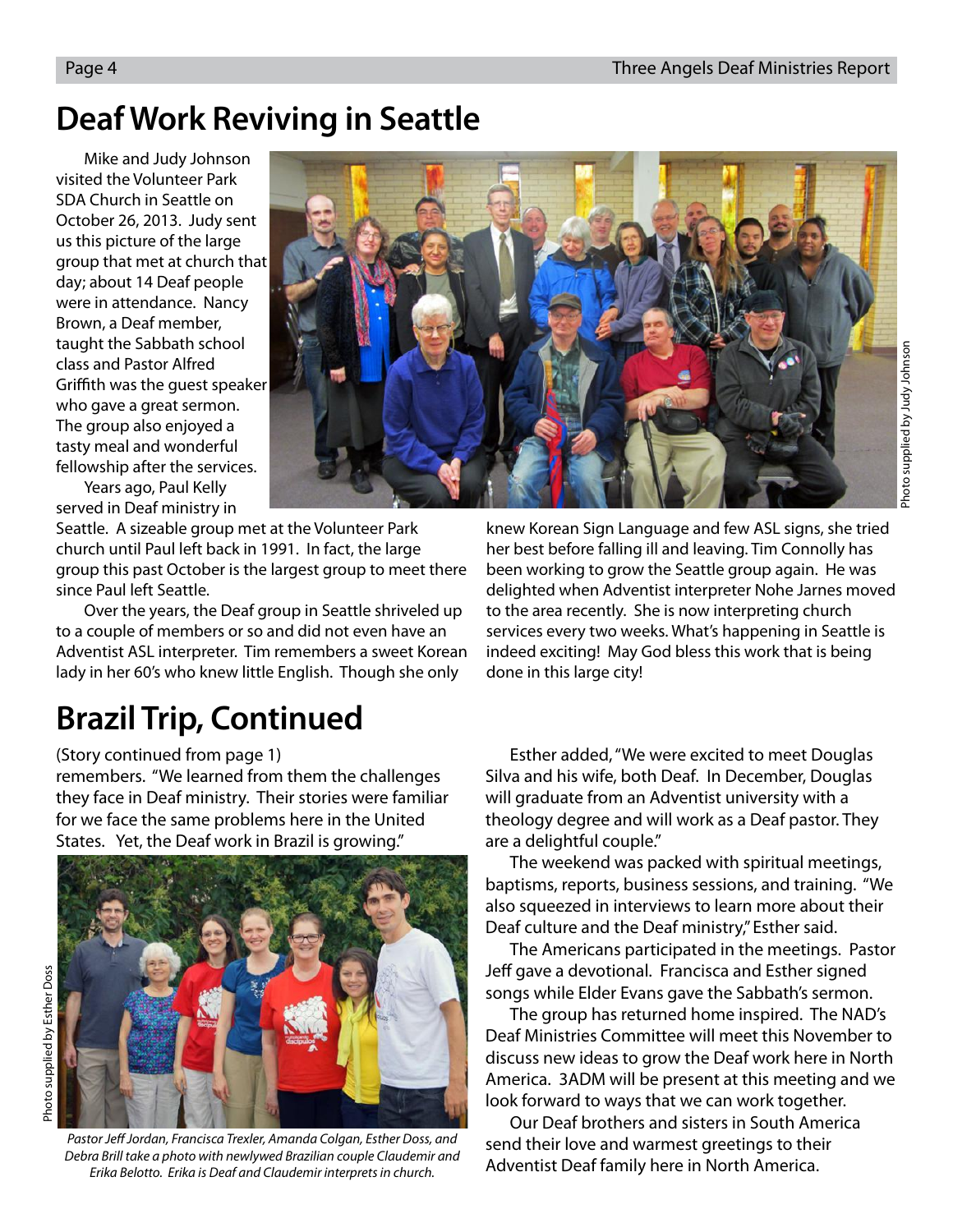### **2014 Camp Meeting Dates**

#### **Western Deaf Camp Meeting**

July 20-24, 2014 Milo Adventist Academy in Days Creek, Oregon Contact: Chuck McGehee at chucktrades@gmail.com

#### **Southern Deaf Fellowship Camp Meeting**

August 6-10, 2014 Cohutta Springs in Crandall, Georgia Contact: Pastor Jeff Jordan at jwjordan@gccsda.com

#### **7th Day Interpreter Conference**

August 6-10, 2014 Cohutta Springs in Crandall, Georgia Alongside the Southern Deaf Fellowship Camp Meeting Contact: Nohe Jarnes at 7thdayterps@gmail.com

#### **Deaf Young Adults for Christ (DYAC) Camp Meeting**

August 6-10, 2014 Cohutta Springs in Crandall, Georgia Alongside the Southern Deaf Fellowship Camp Meeting Contact: dyacdeaf@gmail.com

#### **Southern New England Conference DEAF Camp**

August 28-September 1, 2014 Held in Groton, Massachusetts Contact: Amanda Colgan at snecdeafcamp@gmail.com

#### **D.E.A.R. Camp Meeting**

October 2-5, 2014 Camp Blue Ridge in Montebello, VA Contact: irela1219@gmail.com

#### **Donations**

#### **In Memory of...**

Shirley Dennis by William Dennis Dixie Ellison by Rosanne Baker Arthur and Alyce Griffith by Susan Giansanti Walter and Wendy Kruger by Dorothy Stelting-Emmerson

John Tunison by Winifred Rhinehart, Richard and Ellen Newberry, Denise Hines, Diane Wissman, Jane Backstrom, Gladys Kendall, Susan Morgan, Andrea Smith, Maureen Chaput, Cheryl Rhodes, Gilbert and Jeannie Valdez, Raymond and Willena McDevitt

#### **In Honor of...**

Marvin Budd by Luis Leonor

### **Sermons Now on Website**

120 Sermons on DVDs have been mailed each month to Deaf people across North America. Now, these sermons are being added to our website.

We know that there are some who prefer to view videos online. We also recognize that this new feature will be great as a sharing tool. A viewer can share the video links with their friends via email or social networks such as FaceBook. Also those who live in foreign countries can not receive our DVDs, but now will be able to view these sermons online.

Speaker/Director David Trexler is the main speaker for these sermons. When home, he preaches to the Deaf group in Silver Spring, Maryland. Other speakers are sometimes used.

You can view these videos by going to our website: **www.3angelsdeafministries.org** and click on videos.

#### **New Address?**

Do not forget to let us know when you change your address. You may email or mail us your new information.

### **Special Dinner at SDF**

The Southern Deaf Fellowship had their yearly free vegetarian Thanksgiving dinner for the Deaf community on November 17, 2013. A total of 55 individuals came for the delicious meal and fellowship. The numbers were down slightly compared to previous years, but the fellowship was wonderful. This is the fifth year that Southern Deaf Fellowship has done this evangelism outreach to connect the church with the community.

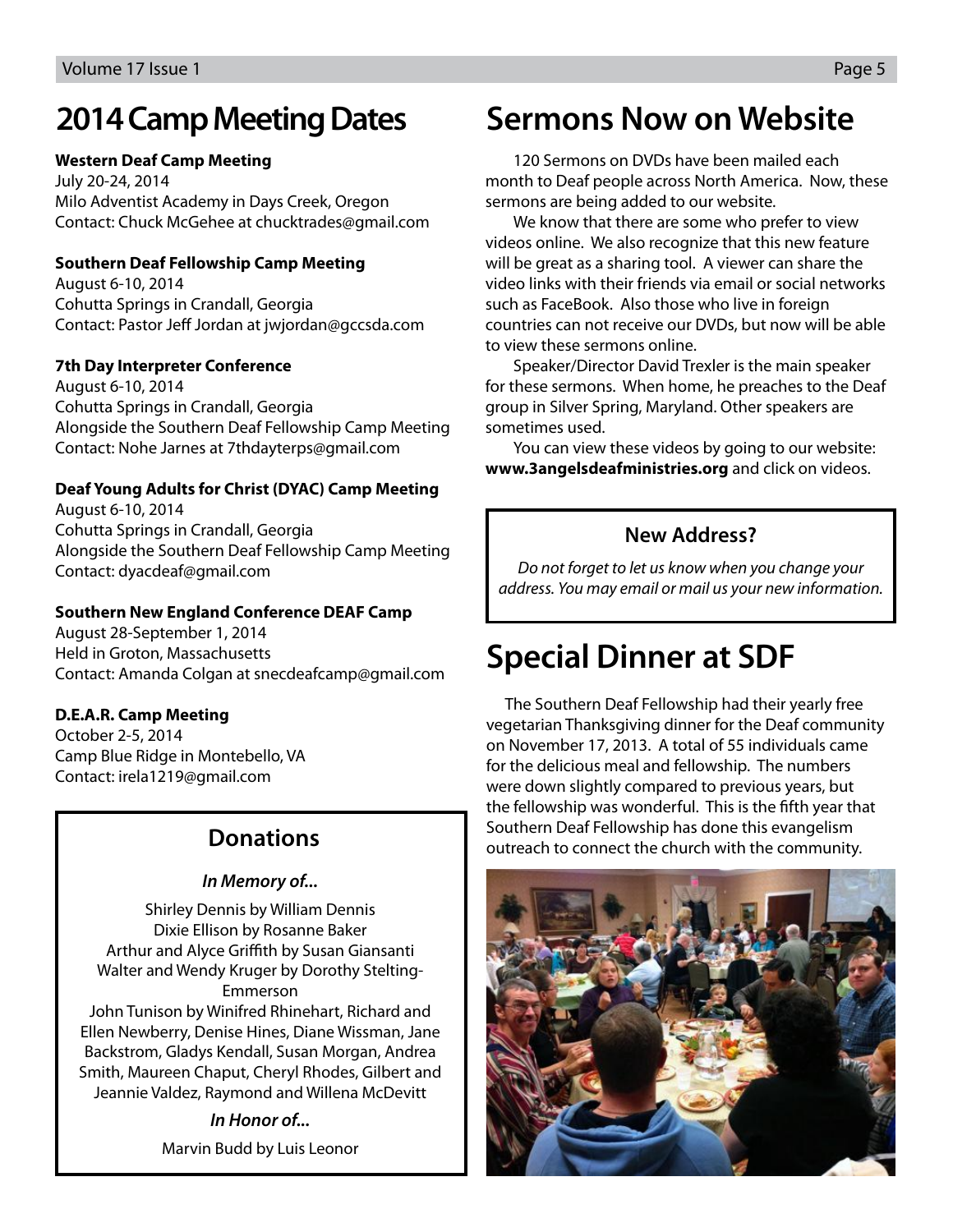### **In Memory: Leona Thomas and John Tunison**

On January 12, Leona Thomas passed away at the age of 97. Leona Brett-Thomas was born in 1918 in a log cabin on her father's farm in Alberta, Canada. Leona was born two months premature and weighed only 3.5 pounds.

In the 1920's there was no boarding school for the Deaf in Alberta. So in 1926, she travelled by train to the Jericho Hill School for the Deaf in Vancouver, BC. She was there for seven years. Then Leona went to the Deaf school in Winnipeg. After 3 years, she quit school and found work.

In 1943, Leona married Harry Thomas; Harry died many years ago.

Leona loved to travel. She enjoyed attending the mini-Deaf camp meeting held at Hope, BC. She also enjoyed riding with John and Alberta Blake and Deaf friends several times to Milo, Oregon for the Deaf camp meeting there.

Leona had a special friend, Dr. Unu Underwood. Besides visits with Dr. Unu in the USA, Leona also visited her in China. Another time Leona went with Dr. Unu to a wedding in Chile.

Judy Booth enabled Leona to live about an extra year independently at a manor. Beulah Oslund, also gave Leona a lot of help and encouragement. Finally, the time came when Leona needed full time help in a care center. The care center gave her excellent care. Some of the staff took a special interest in her. But, it was still very difficult and rather lonely for Leona because the staff could not sign and Leona's speech was very limited. Leona lived there from 2007 until her death.

Alberta Blake became Leona's guardian. For six years Alberta traveled monthly to visit her and to see how things were going. In 2007, Alberta also took her on a special vacation visiting the area where Leona used to live and to see some of her family.

Leona loved the Lord. If you look in her Bible, you find hundreds of texts underlined that were special to her. Leona looked forward to the New Earth where there will be no more death, and the Deaf will hear and the Blind will see!

#### **3ADM Board of Directors**

Bruce Buzzell, Chairperson Paul Kelly, Vice-Chairperson Chuck McGehee, Treasurer George Belser Marvin Budd Amanda Colgan Alfred Griffith Julius Vold

**3ADM Staff** 

David M. Trexler Speaker/Director Esther M. Doss Public Relations & Development Francisca Trexler Bible School Director/Chaplain

Once again, a precious soul has gone to sleep in Jesus. John Tunison passed away on Wednesday, January 22, 2014 in Cambridge, Massachusetts at the age of 73.

John and his wife Winnie were married for 47 years. His unconditional love for Winnie was well-known and admired by all. John was born in New Jersey. He graduated and received his master's degree in economics at Gallaudet University in Washington D.C. He worked as a painter and was also very skilled at home improvements.

He was a proud member of the Deaf community. Plus, he advocated and supported the Deaf–Blind community for many years.

John loved Jesus and God's Word and was a member of the SDA Church. John and his wife had a passion to share their faith with others. For years, they attended the Johnston, Rhode Island church. No Adventist interpreters were available, so a non-Adventist but yet a Sabbathkeeping lady generously interpreted the church services. Winnie could not see the interpreter because she is a Deaf-Blind woman. So, John would watch the interpreter and then repeat the signs while Winnie's hands were placed on top of John's (tactile signing). John and Winnie lived in Rhode Island for many years before moving south to Florida and then back north to Massachusetts. John is survived by his wife, two daughters, and four grandchildren. Winnie is currently staying with a daughter in Massachusetts.

Many will miss John. We look forward to the day when John will wake up from his long "nap" when Jesus comes again and take His saints to heaven.



John Tunison is pictured here standing with his wife Winnie (far left) and their friend Catherine Ingram (middle).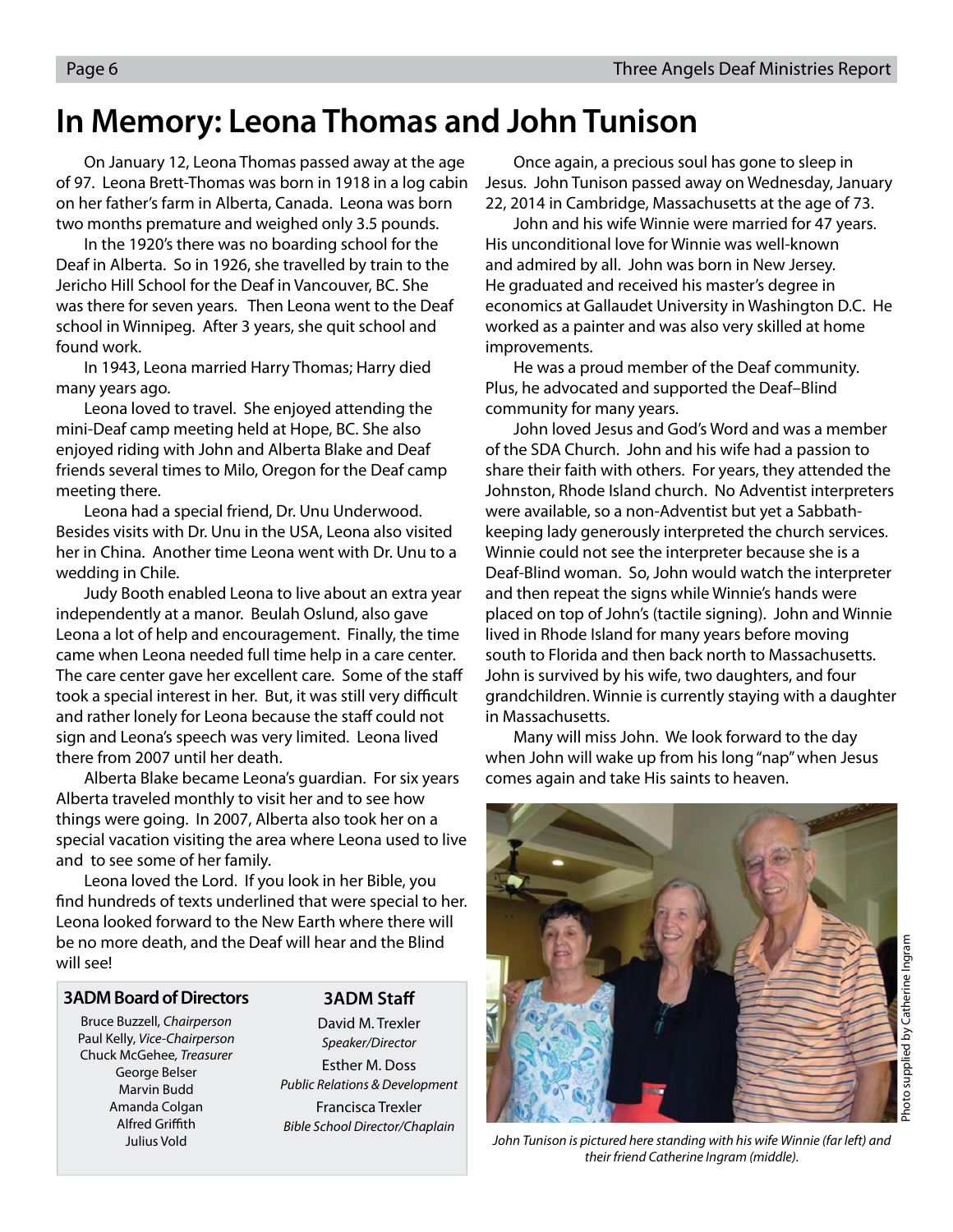### **3ADM Catalog -- All prices include USA shipping**

 $\overline{\phantom{a}}$ 

| <b>AMAZING BIBLE TRUTHS SERIES (7 DVDs)</b><br>\$65.00<br>14 Bible topics in ASL by Francisca Trexler. (No voice)                                                         | <b>THE FINAL EVENTS OF BIBLE PROPHECY (DVD)</b><br>In Hard Case<br>\$12.00<br>In Paper Sleeve \$5.00                                                          |
|---------------------------------------------------------------------------------------------------------------------------------------------------------------------------|---------------------------------------------------------------------------------------------------------------------------------------------------------------|
| THE REVELATION OF JESUS CHRIST VIDEO SERIES<br>VHS Price \$40.00<br>DVD Price \$90.00                                                                                     | What the Bible says about the last days of earth history by<br>Doug Batchelor. (43 minutes - ENGLISH SUBTITLES)<br><b>THE SEVENTH DAY (5 DVDs)</b><br>\$75.00 |
| A set of 13 VHS or DVD videos in ASL by Pastor<br>David Trexler. Includes study notes. (With voice)                                                                       | The history of the Sabbath. (CLOSED CAPTIONED)                                                                                                                |
| \$5.00<br><b>SIGNS OF GOD'S LOVE #1 DVD</b><br>Salvation and God's love (with voice)                                                                                      | <b>CAN YOU HEAR US?</b> (Booklet - 10 copies)<br>\$10.00<br>A quick reference quide to Deaf Ministry.                                                         |
| \$5.00<br><b>SIGNS OF GOD'S LOVE #2 DVD</b><br>What happens when you die? (with voice)                                                                                    | <b>MARGIE ASKS WHY, EASY READING EDITION</b><br>\$7.00<br>A fascinating book about the battle between God<br>and Satan.                                       |
| <b>SIGNS OF GOD'S LOVE #3 DVD</b><br>\$5.00<br>God's law of love (with voice)                                                                                             | <b>STEPS TO CHRIST, EASY READING EDITION</b><br>\$7.00<br>A book that leads us to a better relationship with Jesus.                                           |
| <b>SIGNS OF GOD'S LOVE #4 DVD</b><br>\$5.00<br>The Sabbath (with voice)                                                                                                   | THE STORY OF REDEMPTION, EASY READING<br>\$7.00<br>Tells how sin began and how Jesus will save His<br>people from sin & eternal death.                        |
| \$5.00<br>SIGNS OF GOD'S LOVE #5 DVD<br>Jesus' second coming (with voice)                                                                                                 | <b>EASY-READING BAPTISMAL STUDIES</b><br>\$20.00<br>28 fundamental beliefs studies for baptismal candidates.                                                  |
| SIGNS OF GOD'S LOVE #6 DVD<br>\$5.00<br>Heaven and choices (with voice)                                                                                                   | \$8.00<br><b>SIGN LANGUAGE COLORING BOOKS</b><br>A set of 3 coloring books: Creation, Moses, and Jesus.                                                       |
| \$12.00<br><b>BIBLE ADVENTURES DVD</b><br>8 Bible stories for children in sign language (no voice)                                                                        | <b>ASL DVD LEARNING SYSTEM (DVD)</b><br>\$35.00<br>Includes 2 DVDs: "Getting Started in Signing" and "                                                        |
| <b>OUR WORLD A THEATER IN GOD'S UNIVERSE (DVD)</b><br>\$5.00<br>The full story of the battle between God and Satan.                                                       | Say It With Signing."                                                                                                                                         |
| <b>KEEPERS OF THE FLAME SERIES (2 DVDs)</b><br>\$45.00<br>This 8-part series covers the history of the Christian<br>church, and the Adventist church. (ENGLISH SUBTITLES) | <b>CD-ROM: HYPERSIGN INTERACTIVE DICTIONARY OF ASL</b><br>(CD-ROM)<br>\$25.00<br>Full-motion video; age specific vocabulary.                                  |
|                                                                                                                                                                           | \$8.00<br><b>ASL FINGERSPELLING LESSONS (VHS)</b>                                                                                                             |

| <b>Product Name</b>    |                                                                                  |  | Quantity                                             | Price | Subtotal |
|------------------------|----------------------------------------------------------------------------------|--|------------------------------------------------------|-------|----------|
|                        |                                                                                  |  |                                                      |       |          |
|                        |                                                                                  |  |                                                      |       |          |
|                        |                                                                                  |  |                                                      |       |          |
|                        |                                                                                  |  |                                                      |       |          |
|                        |                                                                                  |  |                                                      | Total |          |
| Name<br><b>Address</b> |                                                                                  |  | Please make your check or<br>money order payable to: |       |          |
| City                   | <b>Three Angels Deaf Ministries</b><br>Zip<br><b>State</b><br><b>PO Box 1946</b> |  |                                                      |       |          |

**Greenbelt, MD 20768**

**\*\* Please print. Contact us for orders outside the USA for shipping costs.**